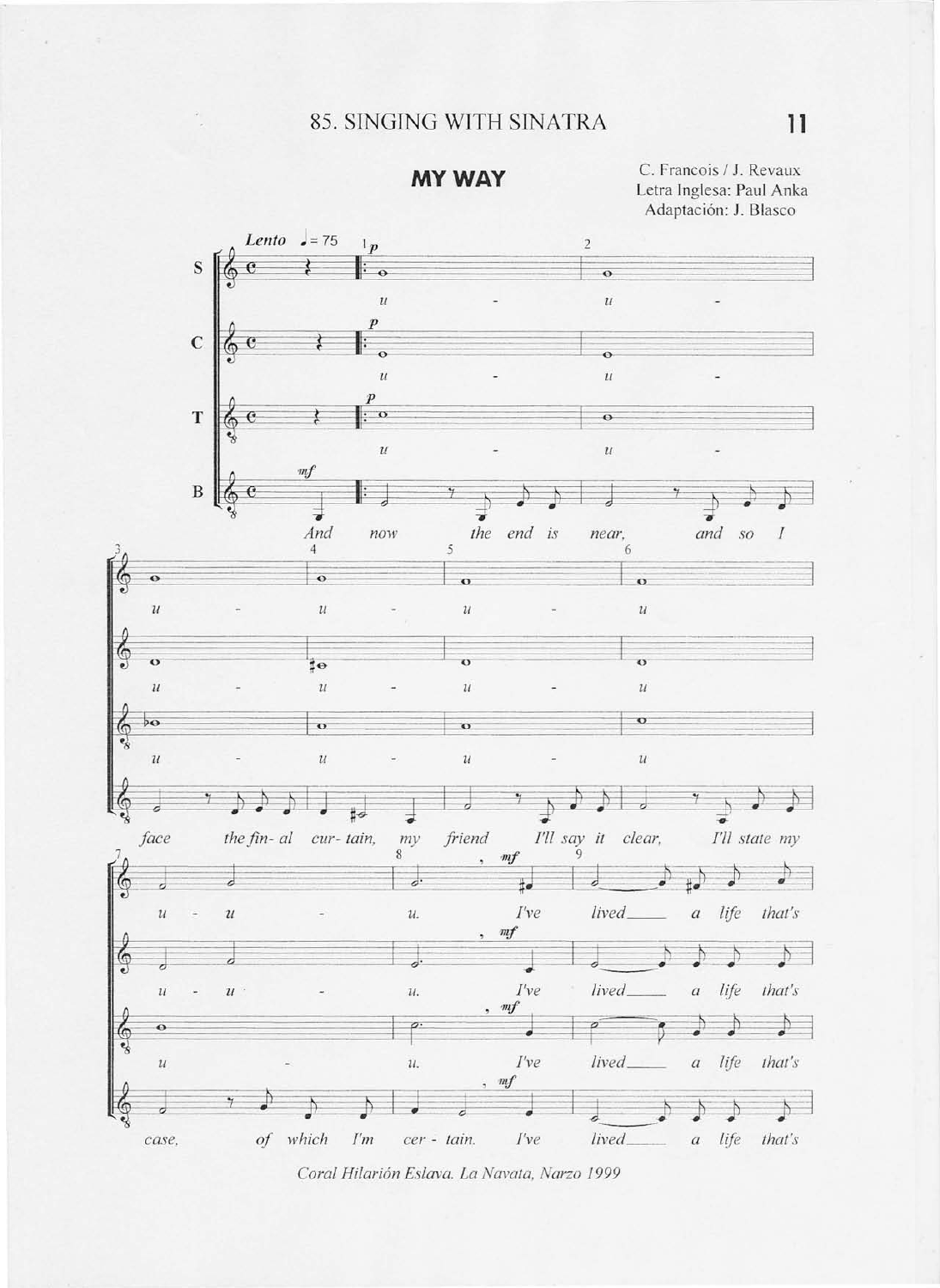85. SINGING WITH SINATRA  $12$ **MY WAY** (2/3)



Coral Hilarión Eslava. La Navata, Narzo 1999